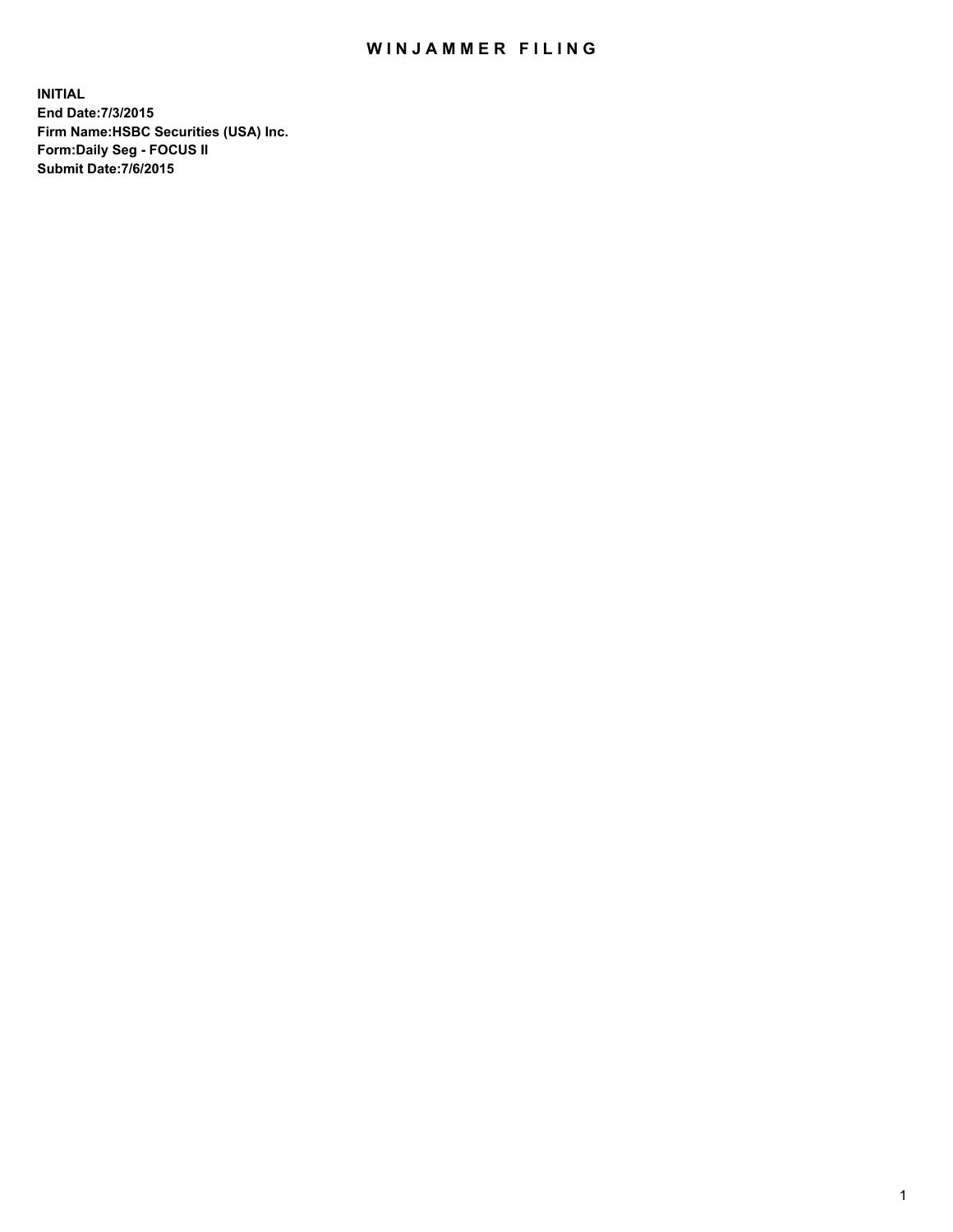## **INITIAL End Date:7/3/2015 Firm Name:HSBC Securities (USA) Inc. Form:Daily Seg - FOCUS II Submit Date:7/6/2015 Daily Segregation - Cover Page**

| Name of Company<br><b>Contact Name</b><br><b>Contact Phone Number</b><br><b>Contact Email Address</b>                                                                                                                                                                                                                         | <b>HSBC Securities (USA) Inc.</b><br>Steven richardson<br>212-525-6445<br>steven.richardson@us.hsbc.com |
|-------------------------------------------------------------------------------------------------------------------------------------------------------------------------------------------------------------------------------------------------------------------------------------------------------------------------------|---------------------------------------------------------------------------------------------------------|
| FCM's Customer Segregated Funds Residual Interest Target (choose one):<br>a. Minimum dollar amount: ; or<br>b. Minimum percentage of customer segregated funds required:%; or<br>c. Dollar amount range between: and; or<br>d. Percentage range of customer segregated funds required between:% and%.                         | 50,000,000<br>00<br>0 <sub>0</sub>                                                                      |
| FCM's Customer Secured Amount Funds Residual Interest Target (choose one):<br>a. Minimum dollar amount: ; or<br>b. Minimum percentage of customer secured funds required:%; or<br>c. Dollar amount range between: and; or<br>d. Percentage range of customer secured funds required between:% and%.                           | 10,000,000<br>0 <sub>0</sub><br>00                                                                      |
| FCM's Cleared Swaps Customer Collateral Residual Interest Target (choose one):<br>a. Minimum dollar amount: ; or<br>b. Minimum percentage of cleared swaps customer collateral required:%; or<br>c. Dollar amount range between: and; or<br>d. Percentage range of cleared swaps customer collateral required between:% and%. | 70,000,000<br><u>00</u><br><u>00</u>                                                                    |

Attach supporting documents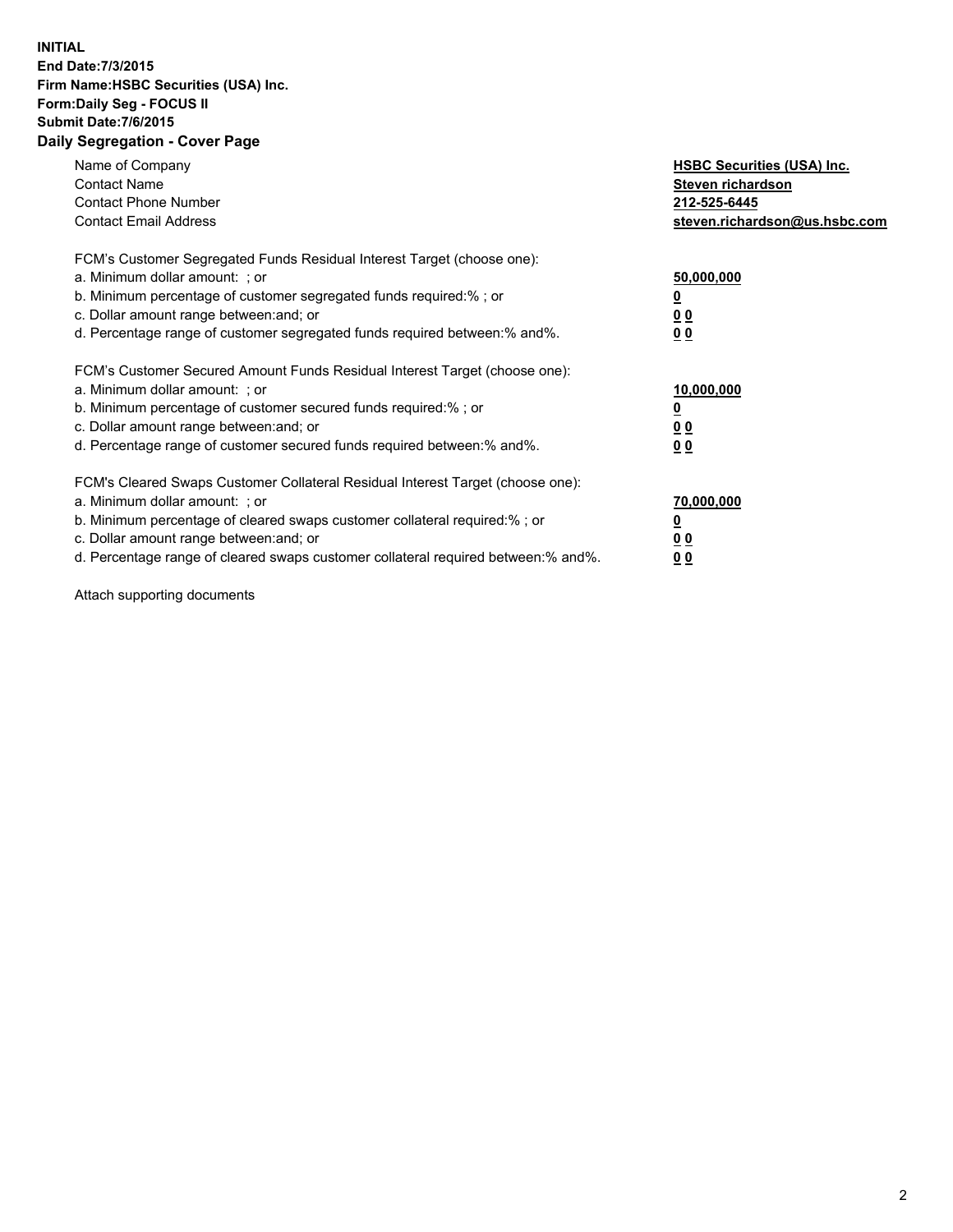**INITIAL End Date:7/3/2015 Firm Name:HSBC Securities (USA) Inc. Form:Daily Seg - FOCUS II Submit Date:7/6/2015 Daily Segregation - Secured Amounts** Foreign Futures and Foreign Options Secured Amounts Amount required to be set aside pursuant to law, rule or regulation of a foreign government or a rule of a self-regulatory organization authorized thereunder **0** [7305] 1. Net ledger balance - Foreign Futures and Foreign Option Trading - All Customers A. Cash **64,164,627** [7315] B. Securities (at market) **38,766,431** [7317] 2. Net unrealized profit (loss) in open futures contracts traded on a foreign board of trade **-3,572,066** [7325] 3. Exchange traded options a. Market value of open option contracts purchased on a foreign board of trade **0** [7335] b. Market value of open contracts granted (sold) on a foreign board of trade **0** [7337] 4. Net equity (deficit) (add lines 1. 2. and 3.) **99,358,992** [7345] 5. Account liquidating to a deficit and account with a debit balances - gross amount **1,368,616** [7351] Less: amount offset by customer owned securities **-1,177,500** [7352] **191,116** [7354] 6. Amount required to be set aside as the secured amount - Net Liquidating Equity Method (add lines 4 and 5) **99,550,108** [7355] 7. Greater of amount required to be set aside pursuant to foreign jurisdiction (above) or line 6. **99,550,108** [7360] FUNDS DEPOSITED IN SEPARATE REGULATION 30.7 ACCOUNTS 1. Cash in banks A. Banks located in the United States **31,316,502** [7500] B. Other banks qualified under Regulation 30.7 **0** [7520] **31,316,502** [7530] 2. Securities A. In safekeeping with banks located in the United States **38,766,431** [7540] B. In safekeeping with other banks qualified under Regulation 30.7 **0** [7560] **38,766,431** [7570] 3. Equities with registered futures commission merchants A. Cash **0** [7580] B. Securities **0** [7590] C. Unrealized gain (loss) on open futures contracts **0** [7600] D. Value of long option contracts **0** [7610] E. Value of short option contracts **0** [7615] **0** [7620] 4. Amounts held by clearing organizations of foreign boards of trade A. Cash **0** [7640] B. Securities **0** [7650] C. Amount due to (from) clearing organization - daily variation **0** [7660] D. Value of long option contracts **0** [7670] E. Value of short option contracts **0** [7675] **0** [7680] 5. Amounts held by members of foreign boards of trade A. Cash **70,259,539** [7700] B. Securities **0** [7710] C. Unrealized gain (loss) on open futures contracts **-3,572,066** [7720] D. Value of long option contracts **0** [7730] E. Value of short option contracts **0** [7735] **66,687,473** [7740] 6. Amounts with other depositories designated by a foreign board of trade **0** [7760] 7. Segregated funds on hand **0** [7765] 8. Total funds in separate section 30.7 accounts **136,770,406** [7770] 9. Excess (deficiency) Set Aside for Secured Amount (subtract line 7 Secured Statement Page 1 from Line 8) **37,220,298** [7380] 10. Management Target Amount for Excess funds in separate section 30.7 accounts **10,000,000** [7780] 11. Excess (deficiency) funds in separate 30.7 accounts over (under) Management Target **27,220,298** [7785]

3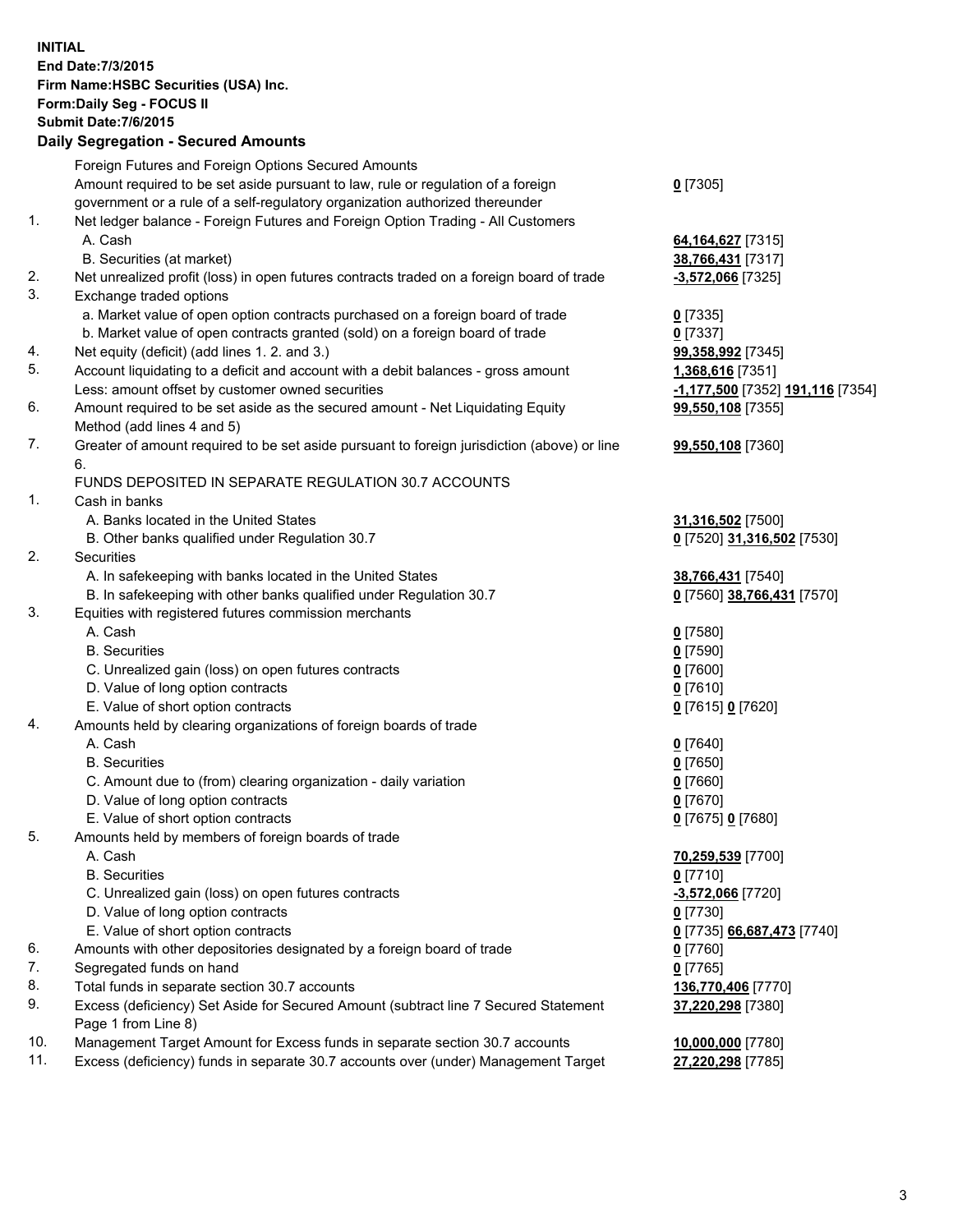| <b>INITIAL</b> | End Date: 7/3/2015<br>Firm Name: HSBC Securities (USA) Inc.<br>Form: Daily Seg - FOCUS II<br><b>Submit Date: 7/6/2015</b><br><b>Daily Segregation - Segregation Statement</b> |                                        |
|----------------|-------------------------------------------------------------------------------------------------------------------------------------------------------------------------------|----------------------------------------|
|                | SEGREGATION REQUIREMENTS(Section 4d(2) of the CEAct)                                                                                                                          |                                        |
| 1.             | Net ledger balance                                                                                                                                                            |                                        |
|                | A. Cash                                                                                                                                                                       | 335,385,263 [7010]                     |
|                | B. Securities (at market)                                                                                                                                                     | 775,403,426 [7020]                     |
| 2.<br>3.       | Net unrealized profit (loss) in open futures contracts traded on a contract market                                                                                            | $-9,195,173$ [7030]                    |
|                | Exchange traded options                                                                                                                                                       |                                        |
|                | A. Add market value of open option contracts purchased on a contract market<br>B. Deduct market value of open option contracts granted (sold) on a contract market            | 109,900,813 [7032]<br>4,048,752 [7033] |
| 4.             | Net equity (deficit) (add lines 1, 2 and 3)                                                                                                                                   | 1,207,445,577 [7040]                   |
| 5.             | Accounts liquidating to a deficit and accounts with                                                                                                                           |                                        |
|                | debit balances - gross amount                                                                                                                                                 | 1,449,544 [7045]                       |
|                | Less: amount offset by customer securities                                                                                                                                    | -1,449,544 [7047] 0 [7050]             |
| 6.             | Amount required to be segregated (add lines 4 and 5)                                                                                                                          | 1,207,445,577 [7060]                   |
|                | FUNDS IN SEGREGATED ACCOUNTS                                                                                                                                                  |                                        |
| 7.             | Deposited in segregated funds bank accounts                                                                                                                                   |                                        |
|                | A. Cash                                                                                                                                                                       | 91,220,126 [7070]                      |
|                | B. Securities representing investments of customers' funds (at market)                                                                                                        | $0$ [7080]                             |
|                | C. Securities held for particular customers or option customers in lieu of cash (at<br>market)                                                                                | 76,213,932 [7090]                      |
| 8.             | Margins on deposit with derivatives clearing organizations of contract markets                                                                                                |                                        |
|                | A. Cash                                                                                                                                                                       | 177,380,244 [7100]                     |
|                | B. Securities representing investments of customers' funds (at market)                                                                                                        | 100,003,511 [7110]                     |
|                | C. Securities held for particular customers or option customers in lieu of cash (at<br>market)                                                                                | 699,189,494 [7120]                     |
| 9.             | Net settlement from (to) derivatives clearing organizations of contract markets                                                                                               | <b>20</b> [7130]                       |
| 10.            | Exchange traded options                                                                                                                                                       |                                        |
|                | A. Value of open long option contracts                                                                                                                                        | 109,900,813 [7132]                     |
|                | B. Value of open short option contracts                                                                                                                                       | 4,048,752 [7133]                       |
| 11.            | Net equities with other FCMs                                                                                                                                                  |                                        |
|                | A. Net liquidating equity                                                                                                                                                     | 49,309,527 [7140]                      |
|                | B. Securities representing investments of customers' funds (at market)<br>C. Securities held for particular customers or option customers in lieu of cash (at                 | 0 [7160]                               |
|                | market)                                                                                                                                                                       | $0$ [7170]                             |
| 12.            | Segregated funds on hand                                                                                                                                                      | $0$ [7150]                             |
| 13.            | Total amount in segregation (add lines 7 through 12)                                                                                                                          | 1,299,168,875 [7180]                   |
| 14.            | Excess (deficiency) funds in segregation (subtract line 6 from line 13)                                                                                                       | 91,723,298 [7190]                      |
| 15.            | Management Target Amount for Excess funds in segregation                                                                                                                      | 50,000,000 [7194]                      |
| 16.            | Excess (deficiency) funds in segregation over (under) Management Target Amount                                                                                                | 41,723,298 [7198]                      |
|                | <b>Excess</b>                                                                                                                                                                 |                                        |